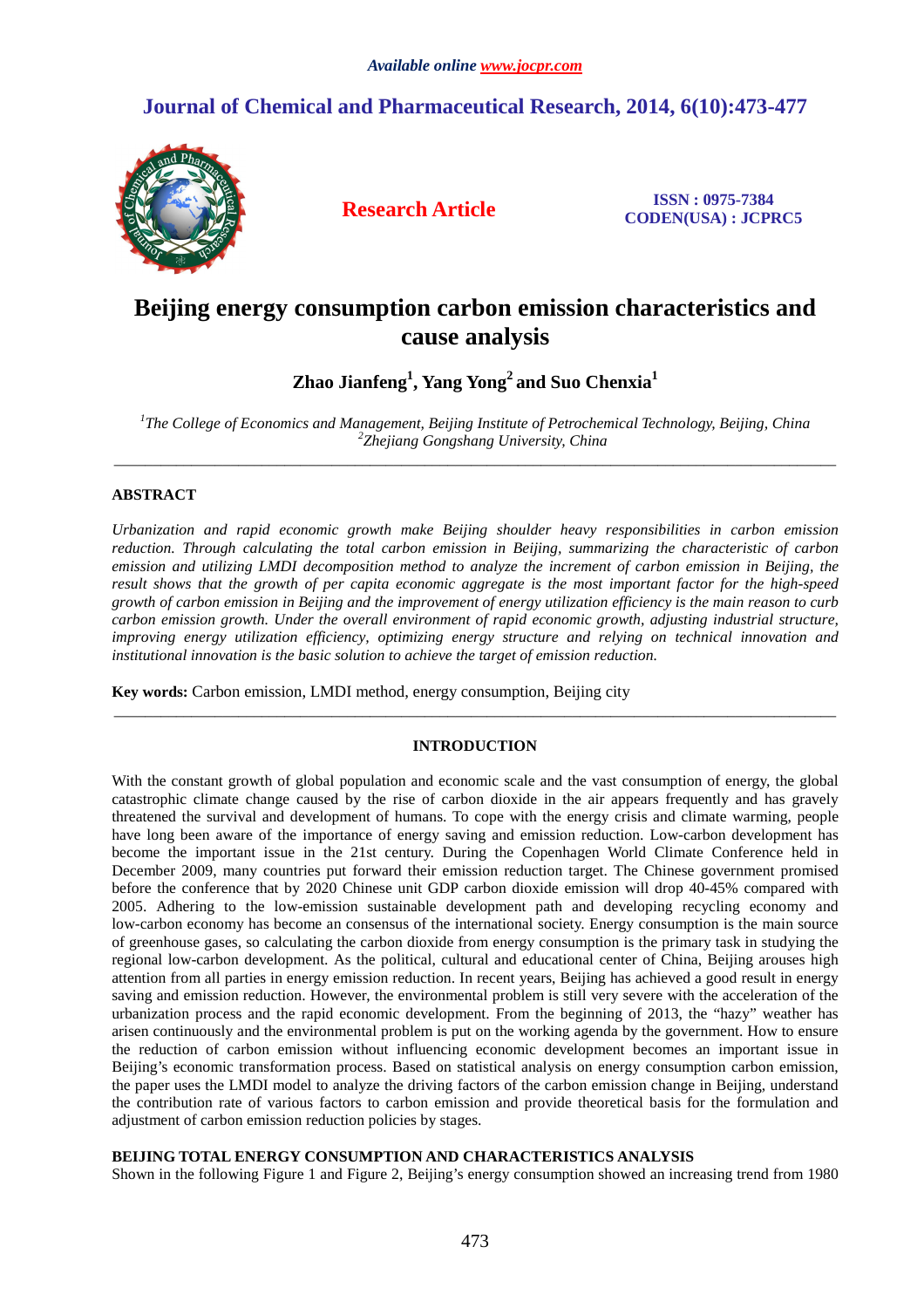

to 2012, but the gross regional production energy consumption/RMB10, 000 showed an obvious decreasing trend.

*\_\_\_\_\_\_\_\_\_\_\_\_\_\_\_\_\_\_\_\_\_\_\_\_\_\_\_\_\_\_\_\_\_\_\_\_\_\_\_\_\_\_\_\_\_\_\_\_\_\_\_\_\_\_\_\_\_\_\_\_\_\_\_\_\_\_\_\_\_\_\_\_\_\_\_\_\_\_*

**Fig.1 Beijing total energy consumption 1980-2012 (unit: 10,000ton)**  *Data source: Beijing Statistical Yearbook 2013*



**Fig.2 Beijing gross regional production energy consumption/RMB10, 000**  *Data source: Beijing Statistical Yearbook 2013* 

## **BEIJING ENERGY CONSUMPTION CARBON DIOXIDE EMISSION ANALYSIS**

The carbon emission factor has been wide used by domestic and foreign researchers and the energy related carbon emission factor has been calculated in details. The energy carbon emission factor is calculated according to related literature. The data used in the paper is from Beijing Statistical Yearbook from 2002 to 2012. The factor of the per capita economic aggregate is from Beijing per capita real GDP (2002 is the base period); the industrial structure factor is the proportion of three industries in the national economy; the selected consumption energies are coal, coke, gasoline, kerosene, diesel, fuel oil, liquefied petroleum gas, natural gas and electric power. The method provided in 2006 IPCC National Greenhouse Gases List Guidelines is adopted in the calculation of carbon emission. The usage amount of different types of energies is converted to standard coal according to different standards and then conversion coefficient is used to convert standard coal to carbon dioxide. The basic formula is as follows:

$$
CO_2 = KQ
$$

Q is the quantity of standard coal converted from various energy usage amounts; K is the conversion coefficient. The coefficient K is different under different technical conditions in different countries and regions.

The result shows that from 2000 to 2011, Beijing energy consumption showed an increasing trend year by year; the emission of the corresponding energy consumption carbon dioxide was also increasing constantly. From 2002 to 2011, the carbon emission increased by 50.37 million tons in Beijing, and the carbon dioxide emission decreased in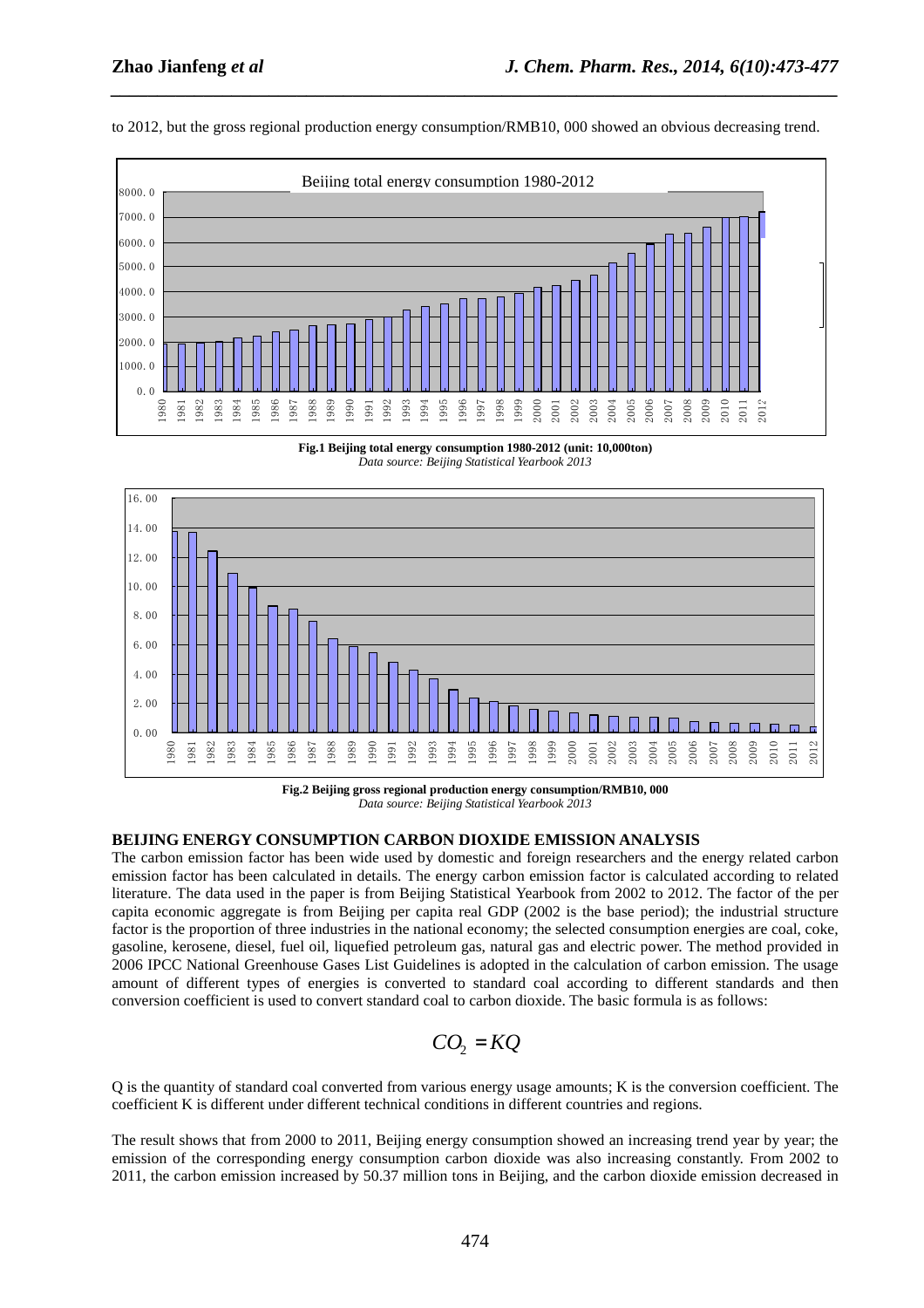part of years (The economic crisis and the holding of Olympics in 2008 led to the reduction of carbon emission increase). But the growth rate is changed warily. In 2004, the growth rate reached the highest 11% and then the growth rate gradually dropped.

*\_\_\_\_\_\_\_\_\_\_\_\_\_\_\_\_\_\_\_\_\_\_\_\_\_\_\_\_\_\_\_\_\_\_\_\_\_\_\_\_\_\_\_\_\_\_\_\_\_\_\_\_\_\_\_\_\_\_\_\_\_\_\_\_\_\_\_\_\_\_\_\_\_\_\_\_\_\_*

#### **BEIJING ENERGY CONSUMPTION CARBON EMISSION FACTOR DECOMPOSITION**

#### 1. Factor decomposition model

The factor decomposition method is a widely used method in studying the change mechanism of carbon dioxide internationally at present. The method decomposes the carbon dioxide emission into the multiplication of related influencing factors and makes re-decomposition according to different definitive weight, to confirm the increment share of each influencing factor. There are many main influencing factors of carbon emission, such as foreign trade, energy consumption structure, fixed asset investment and technological progress all can influence carbon emission. But in conclusion, it will be reflected from one or more factors from economic growth, industrial structure, energy intensity, energy structure and carbon dioxide emission factors. Based on existing factors, an important influencing factor – population is added in the paper, which is of important reference significance in studying the change mechanism of carbon dioxide emission. The total amount of carbon dioxide emission can be expressed in the following formula:

$$
C = \sum_{ij} ij = \sum_{ij} \frac{QQ_{i}E_{i}E_{ij}C_{ij}}{PQQ_{i}E_{i}E_{ij}} = \sum_{ij} RS_{i}I_{i}M_{ij}U_{ij}
$$

In the formula, C refers to the total carbon dioxide emission caused by various energy consumption; i refers to industry or department; j signifies the types of fossil energy consumption, like coal and natural gas; P stands for the number of resident population in Beijing; Q and Qi respectively refer to economic aggregate and i industry or department output value; E, Ei and Eij respectively refer to total energy consumption, i industry or total department energy consumption, i industry or regional total j energy consumption; R=Q/P refers to per capital economic aggregrate;  $Si=Qi/Q$  refers to industrial structure;  $Ii=Ei/Eij$  refers to energy intensity;  $Mij=Eij/Ej$  refers to energy structure; Uij=Cij/Eij refers to i industry or department j energy carbon dioxide emission factor.

This way, the change of carbon dioxide emission can be decomposed into five influencing factors – per capital economic aggregate, industrial structure, energy intensity, energy structure and carbon dioxide emission factor. 0 and t respectively refer to instant and base periods. According to LMDI model method, the change of carbon dioxide emission is:

$$
\Delta C_{loc} = C_{t} - C_{0} = \Delta C_{act} + \Delta C_{str} + \Delta C_{int} + \Delta C_{mix} + \Delta C_{emf}
$$

In the formula, the influence of the five variables to the carbon dioxide emission of different industries or departments can be calculated according to the LMDI method raised by B.W.Ang and other people.

#### 2. Data specification and result analysis

Beijing industry carbon emission is decomposed according to the LMDI decomposition model, and the result is shown in the following Table 1. According to the data in Table 1, the carbon emission in Beijing increased 50.37 million tons from 2002 to 2011. In 2008, the holding of Olympic Games led to the rapid decrease of carbon emission increase. In 2011, as the use of coke reduced more than five times, the carbon emission in the year showed negative growth. Except the special changes in the two years, the carbon emissions all showed an increasing trend year by year. As shown in Figure 3, in the influencing factors promoting carbon emission, the growth of per capita economic aggregate is the main reason for the increase of carbon emission and its contribution rate reached 129.3%. On the one hand, the high-speed economic growth caused the emission of a large amount of carbon dioxide, especially during the high-speed economic development period from 2005 to 2007; secondly, the increase of population has a great influence on the increase of carbon emission and its contribution rate reached 80.9%; the energy structure also has the facilitation effect, but the proportion of its contribution rate is too small. In recent years, Beijing has increased the use of natural gas from 1.09 billion cubic meters in 2000 to 9.207 billion cubic meters in 2012, but the use of coal was 21.6075 million tons in 2000 and reached 30.66 million tons in 2006 and 22.6989 million tons in 2012, still taking a larger proportion. Among the factors curbing carbon emission, energy intensity (energy utilization efficiency) plays a decisive role and its contribution rate reached 94.4%. After 2010, the energy utilization efficiency was further improved, benefiting from the clean coal technology and boiler improvement. The gross regional coal production energy consumption/RMB 10,000 dropped to 0.14 ton in 2012 from 0.77 ton in 2000, obvious in effect. Due to the adjustment of Beijing industrial structure, the contribution rate in terms of carbon emission also reached 15.9%, which indicates Beijing's industrial structure is being in the process of optimization.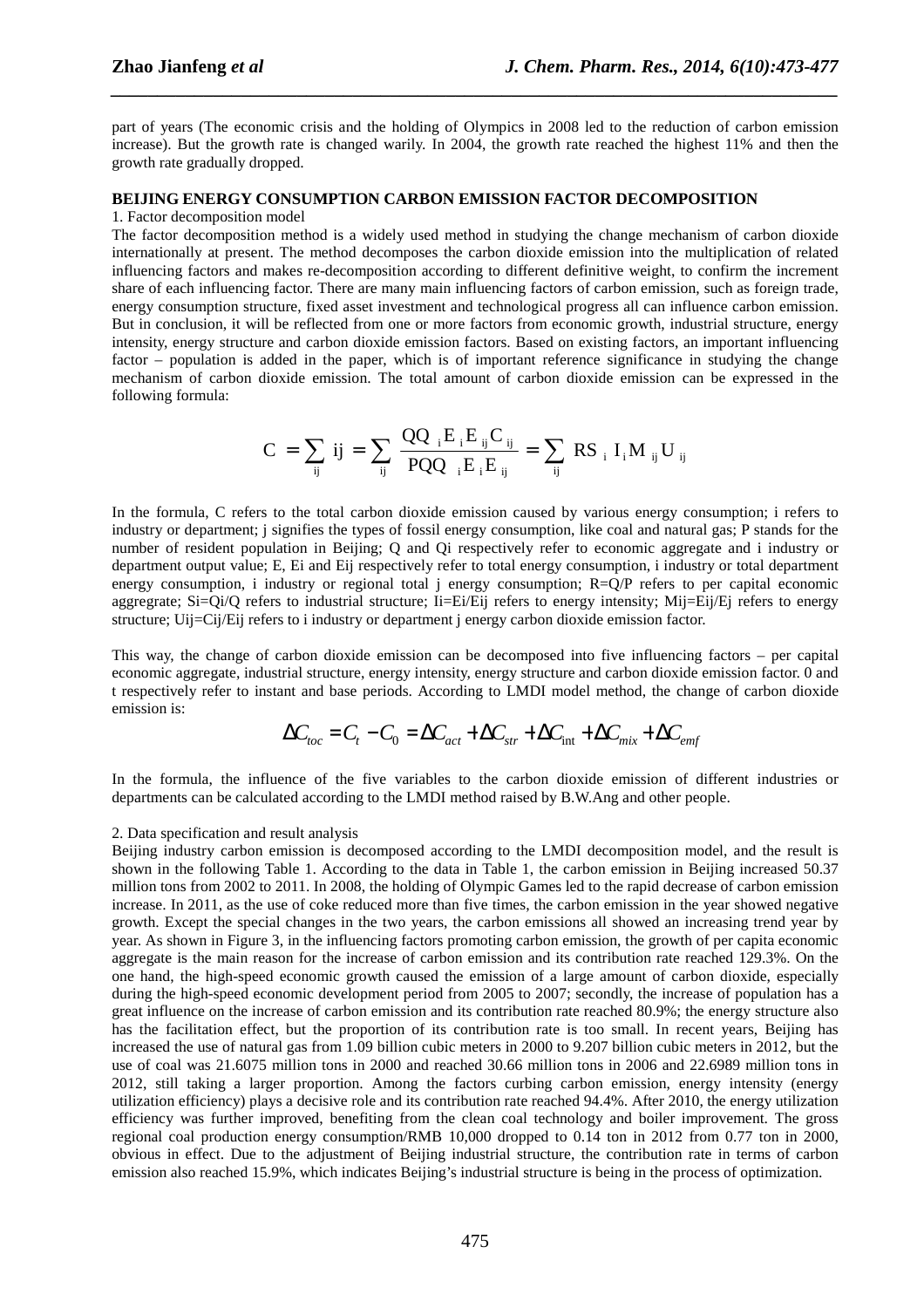| Table 1 2002-2011 Beijing carbon emission increase factor decomposition (unit: 10,000 tons) |  |
|---------------------------------------------------------------------------------------------|--|
|---------------------------------------------------------------------------------------------|--|

*\_\_\_\_\_\_\_\_\_\_\_\_\_\_\_\_\_\_\_\_\_\_\_\_\_\_\_\_\_\_\_\_\_\_\_\_\_\_\_\_\_\_\_\_\_\_\_\_\_\_\_\_\_\_\_\_\_\_\_\_\_\_\_\_\_\_\_\_\_\_\_\_\_\_\_\_\_\_*

| Time      | Carbon emission<br>growth | Per capita economic<br>aggregate contribution | Industrial structure<br>contribution | Energy intensity<br>contribution | Energy structure<br>contribution |
|-----------|---------------------------|-----------------------------------------------|--------------------------------------|----------------------------------|----------------------------------|
| 2002-2003 | 364                       | 688                                           | 48                                   | $-566$                           |                                  |
| 2003-2004 | 747                       | 955                                           | 70                                   | $-498$                           |                                  |
| 2004-2005 | 896                       | 821                                           | $-167$                               | -50                              |                                  |
| 2005-2006 | 932                       | 1008                                          | $-240$                               | $-131$                           |                                  |
| 2006-2007 | 915                       | 1193                                          | -191                                 | $-463$                           |                                  |
| 2007-2008 | 66                        | 601                                           | $-223$                               | $-761$                           | $-1$                             |
| 2008-2009 | 415                       | 768                                           | -11                                  | $-769$                           | - 1                              |
| 2009-2010 | 961                       | $-174$                                        | 35                                   | $-350$                           | ◠                                |
| 2010-2011 | $-259$                    | 657                                           | $-120$                               | $-1165$                          | $-10$                            |
| 2002-2011 | 5037                      | 6517                                          | $-799$                               | $-4753$                          | -5                               |

*Data source: author statistical* 



**Fig.3 2002-2011 Beijing energy consumption carbon emission factor decomposition**  *Data source: author statistical* 

#### **CONCLUSION**

The paper uses LMDI decomposition technique to study on the carbon emission increment in Beijing and the study shows that:

(1) The increase of per capita economic aggregate is the most important cause for the continuous rapid growth of carbon emission in Beijing;

(2) The improvement of energy utilization efficiency (energy intensity)is the most important factor curbing the carbon emission increase in Beijing;

(3) The change of energy structure has relatively smaller influence on the increase of carbon emission in Beijing and has not tapped its potential. Due to long-term dependence on high carbon dioxide emission energies like coal, it has little effect in reducing carbon emission.

In view of Beijing economy will continue to maintain high-speed growing trend in a period of time in the future and the population control lacks realistic significance, efforts should be made from industrial structure, energy utilization efficiency and energy structure to control the carbon dioxide emission in Beijing.

Seen from Beijing's industrial structure, the output value proportion of the tertiary industry reached 76.1% and the secondary industry accounted for 23.1%. Most tertiary industries are characterized by low consumption and low emission. The space of increasing the proportion of the tertiary industry through reducing the proportion of the secondary industry is not large. Beijing should focus on the energy utilization planning of the secondary and tertiary industries for the future low carbon development and should put the low-carbon development of the tertiary industry at the first place. Therefore, the industrial structure should be adjusted internally to promote industrial internal upgrading and technology innovation, so as to achieve the target of energy saving and emission reduction.

At present, Beijing has the permanent resident population of more than 20 million and more than 5.2 million cars. The daily energy consumption in Beijing is huge, so the emission reduction task is heavy. Increasing energy